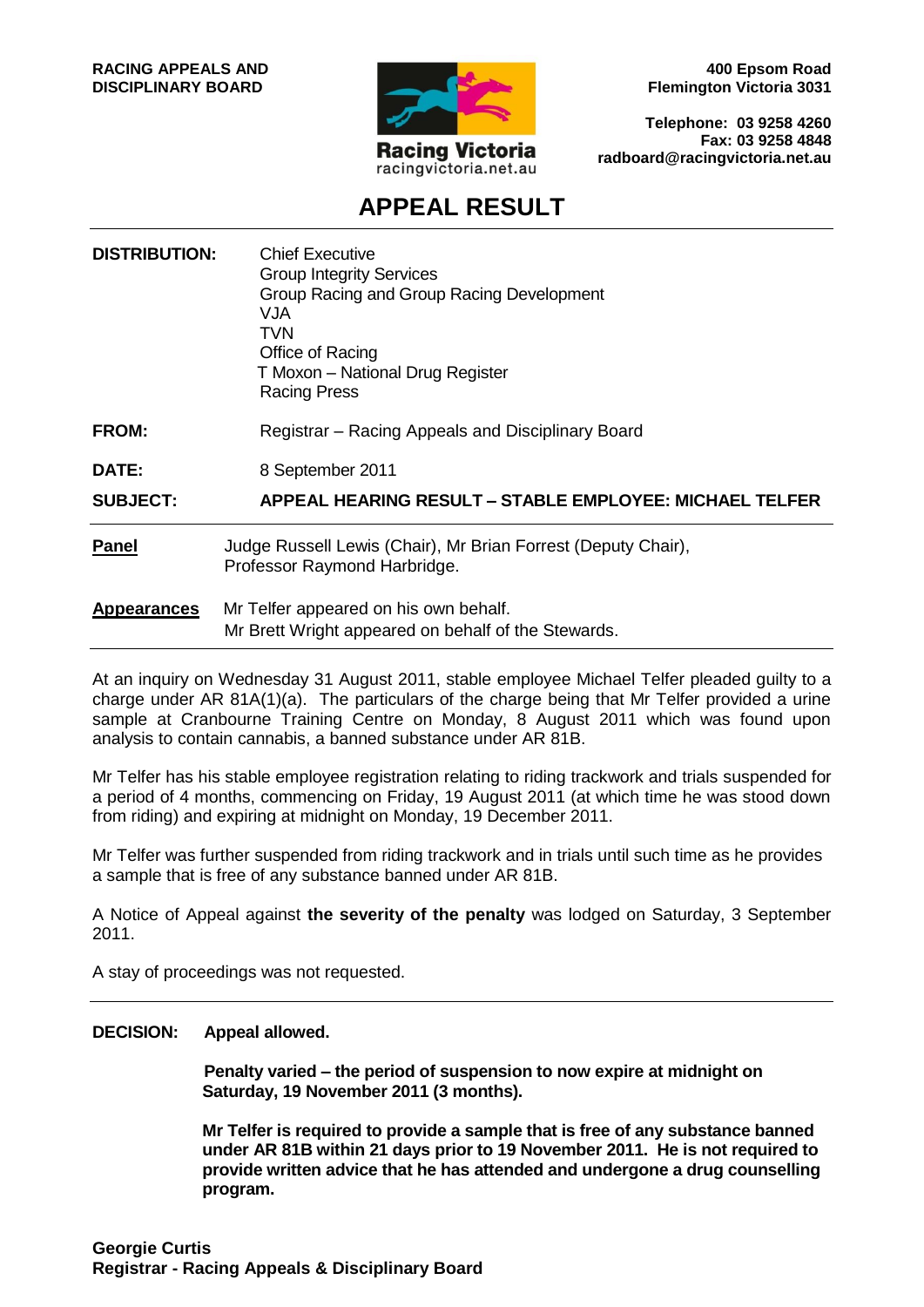# **TRANSCRIPT OF**

## **PROCEEDINGS**

### **RACING APPEALS AND DISCIPLINARY BOARD**

\_\_\_\_\_\_\_\_\_\_\_\_\_\_\_\_\_\_\_\_\_\_\_\_\_\_\_\_\_\_\_\_\_\_\_\_\_\_\_\_\_\_\_\_\_\_\_\_\_\_\_\_\_\_\_\_\_\_\_\_\_\_\_

**HIS HONOUR JUDGE R.P.L. LEWIS, Chairman MR B. FORREST PROF R. HARBRIDGE**

**EXTRACT OF PROCEEDINGS**

**DECISION**

#### **STABLE EMPLOYEE: MICHAEL TELFER**

#### **MELBOURNE**

#### **THURSDAY, 8 SEPTEMBER 2011**

MR B. WRIGHT appeared on behalf of the RVL Stewards

MR M. TELFER appeared on his own behalf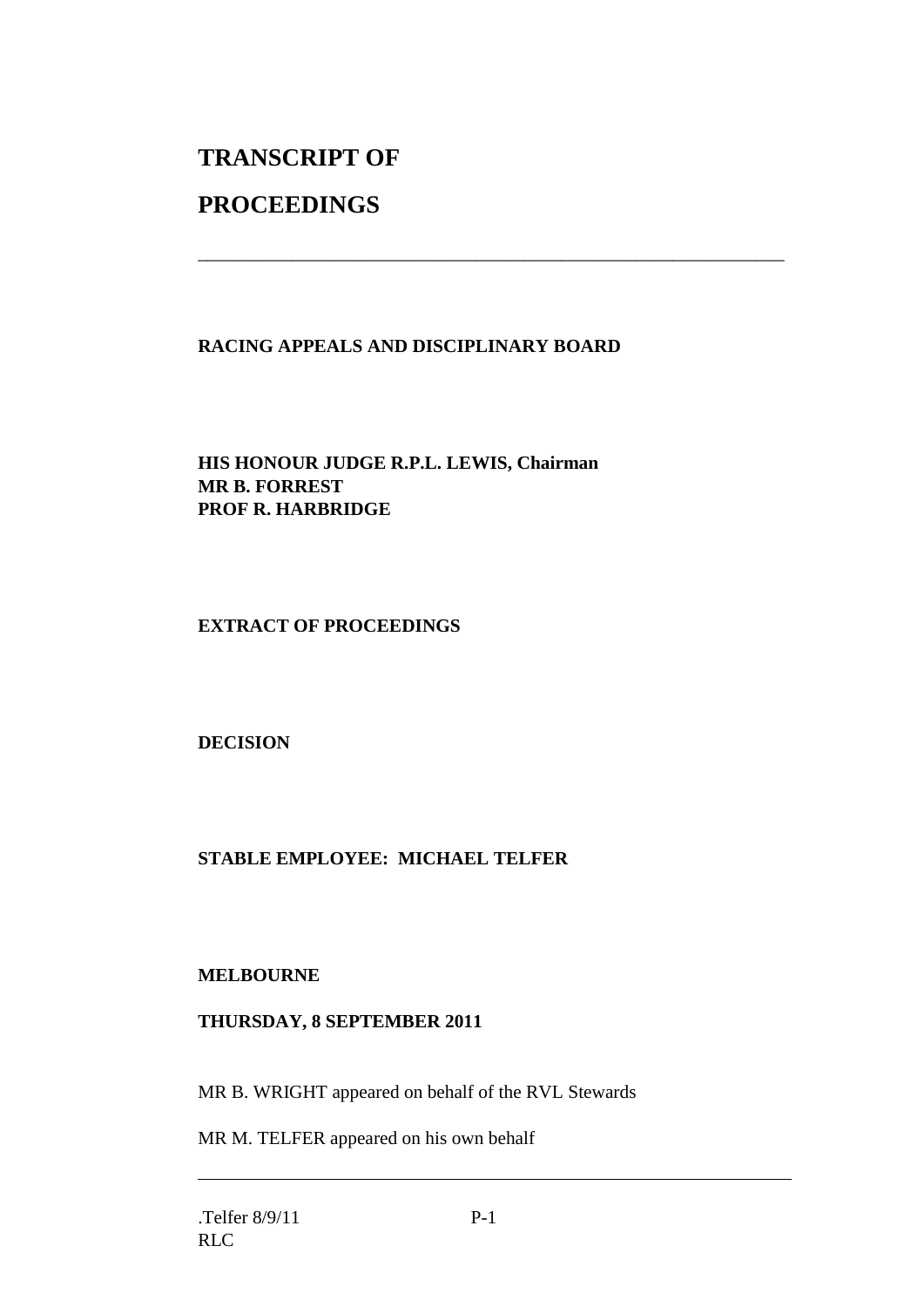CHAIRMAN: This is an appeal against the severity of the penalty imposed by the Stewards, in that Mr Telfer was suspended from riding trackwork and competing in trials for four months, commencing on midnight, 19 August 2011, and expiring at midnight on 19 December 2011.

It was further ordered by the Stewards that Mr Telfer was required to provide a drug-free sample and he was required to provide written advice that he had attended and undergone a drug counselling program.

In this appeal, the Board is of the view that the penalty should be varied for the following reasons: the Board notes the appellant's early plea of guilty, notes his moral contrition and his insight into the problems associated with cannabis use. The Board is satisfied that there is no evidence that Mr Telfer is cannabis dependent, certainly not a regular user. The Board notes that Mr Telfer was cooperative with the Stewards, being prepared to abide by the result of the initial sampling and testing of the sample. The Board regards the prior conviction as being a little ancient, nevertheless significant, since Mr Telfer was in his 20s when that previous infringement occurred.

Although there is no guarantee that Mr Telfer will not reoffend, the evidence suggests to the Board that he has rosy prospects in that regard and will learn as a result of the penalty which will be imposed this day.